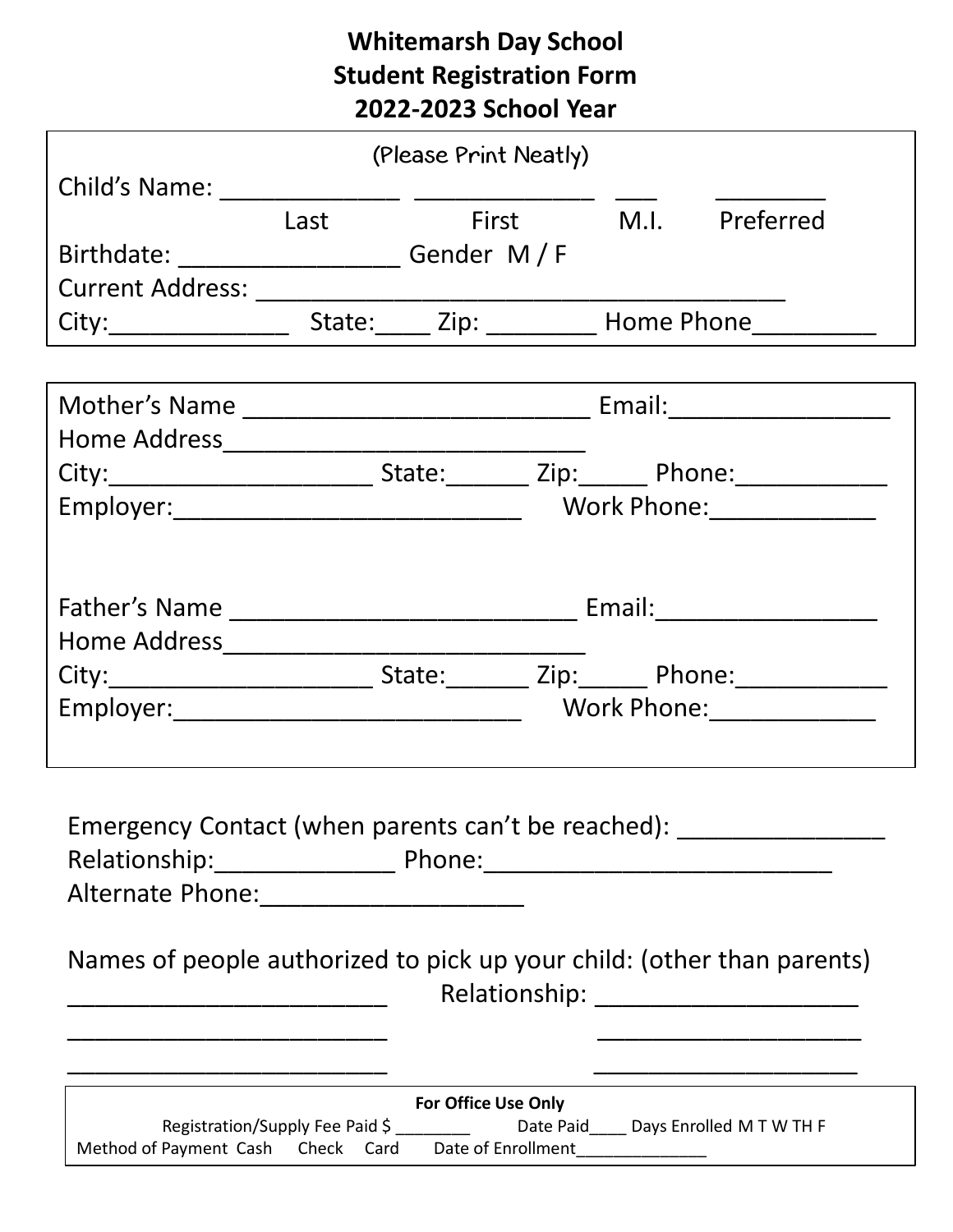# Whitemarsh Day School 2022-2023 Classes and Monthly Fees

The preschool registration fee is \$150 and is due with the application. The student supply fee is \$100.00 and is also due with your application. If registering more than one child, the family registration fee is \$250.00; However the supply fee is \$100.00 for every child. The registration fee is nonrefundable.

| Number of Days Attending  | <b>Monthly Tuition</b> |
|---------------------------|------------------------|
| 2 days (Tuesday/Thursday) | \$260.00               |
| 3 days $(M/W/F)$          | \$330.00               |
| 5 days (Mon-Fri)          | \$400.00               |

Tuition payments are due on the 1<sup>st</sup> of each month. If paid after the 5<sup>th</sup>, a late fee of \$30 will be applied. Your child can not return to school until all payments and fees are rendered.

# **Please indicate your class preference.**

| 2.5 year old and toilet trained by September 1, 2022                                                                                                               |      |                                            |  |
|--------------------------------------------------------------------------------------------------------------------------------------------------------------------|------|--------------------------------------------|--|
| Tuesday/Thursday _______________ Mon/Wed/Fri ______                                                                                                                |      |                                            |  |
| 3 year old by September 1, 2022                                                                                                                                    |      |                                            |  |
| Tuesday/Thursday Tuesday                                                                                                                                           |      | Mon/Wed/Fri__________ Mon-Fri_____________ |  |
| 4 year old by September 1, 2022                                                                                                                                    |      |                                            |  |
| Tuesday/Thursday                                                                                                                                                   |      | Mon/Wed/Fri__________ Mon-Fri____________  |  |
| I acknowledge that I am fully responsible for my child being toilet trained by September<br>2021. If not, I understand that I will forfeit my child's spot at WDS. |      |                                            |  |
| X                                                                                                                                                                  | Date |                                            |  |

Our School opens at 9am and our arrival time is from 9-9:15am. We ask that you make every effort to arrive on time. Late arrivals can ne disruptive for the group, difficult for the child entering, and can alter the flow of our program. We know that leaving the house in the morning can be difficult with young children, but we ask for your understanding. We want each child to get the most out of our preschool experience.

In most cases, we follow the Chatham County Public Schools Calendar for holidays and teacher work days, and use SCCPS inclement weather decisions as a guide for our own inclement weather policy. Our school year begins the day after Labor Day and ends in the middle of May. Hours of operation are from 9am-1pm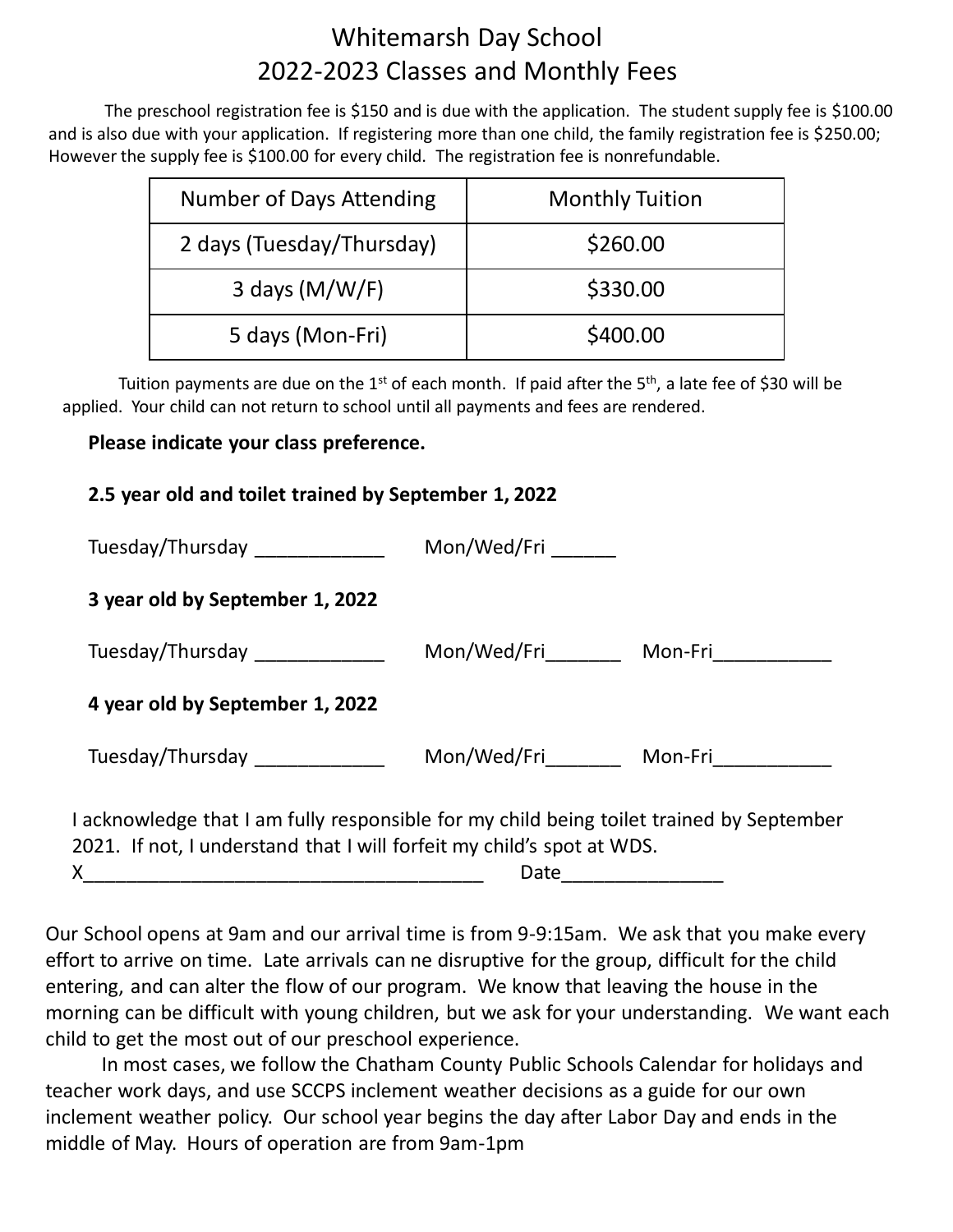# **Terms of Enrollment**

- **A \$150.00 Non-Refundable Registration Fee is due with this application packet. If paying after June 1st the fee is \$175.**
- **A \$100.00 Activity and Materials Fee is due with this application packet**

# **Withdrawal/Refund Policy:**

- If a child is withdrawn before July  $1<sup>st</sup>$ , the registration fee is forfeited; materials fee is refunded.
- If a child is withdrawn after July 1st, the registration fee and supply fee is forfeited; no refund is given.
- If a child is withdrawn after the preschool year begins, you will forfeit all advance payments and still be responsible for any past due balances. **You will also be responsible for paying the remainder of your tuition if a written notice has not been received 30 days prior to withdrawal.**

### **I UNDERSTAND THAT**:

- Fees for the school year are calculated on an annual basis and divided evenly over nine months beginning September 1, 2022. Therefore, no fees or tuition will be prorated due to school closings for any reason.
- The school cannot take responsibility for school closings necessitated because of health, safety, inclement weather, holidays, or any other emergencies that may arise.
- **It is my responsibly to return all health, emergency, and permission forms prior to September 1st in order for my child to attend the first day of class. Not submitting these forms on time could defer my child's attendance in the program.**
- Upon my child's acceptance into the program, I give my permission for him/her to participate in all school activities unless otherwise stated in written form and submitted to WDS.
- My child will bring his/her lunch, provided by me.
- Before medication can be dispensed to my child, I must request and complete an Authorization for Medication form provided by WDS.
- It is the policy of WDS to allow photographs and video footage of students to be used in WDS produced materials, including but not limited to websites, brochures, posters and other printed materials. Parents and guardians may request photographs and video footage of students not be used by completing the form included in the Registration Packet from the preschool.

### **WDS may terminate my child's enrollment in the school if:**

- Health and emergency forms are not submitted by September 1, 2021 or before my child's first day of school;
- In the judgment of the Director and Staff, the child's behavior threatens the physical or mental health of other children in the program;
- In the judgement of the Director and Staff, the program does not meet the developmental needs of the child;
- Tuition payments are delinquent by two (2) months

# **Payment Options**

Please check the box next to your choice of payment options from the following:

❑ Full Payment By September 1, 2022 (by check or cash)

\_\_\_\_\_\_\_\_\_\_\_\_\_\_\_\_\_\_\_\_\_\_\_\_ \_\_\_\_\_\_\_\_\_\_\_\_\_\_\_\_\_\_\_\_

\_\_\_\_\_\_\_\_\_\_\_\_\_\_\_\_\_\_\_\_\_\_\_\_ \_\_\_\_\_\_\_\_\_\_\_\_\_\_\_\_\_\_\_\_

- $\Box$  Monthly payment made by check or cash \*Make checks payable to Whitemarsh Day School
- ❑ Automatic Monthly Payments

### **I have read and agree to the above terms:**

Parent Signature Date

| Parent Signature | Date |
|------------------|------|
|------------------|------|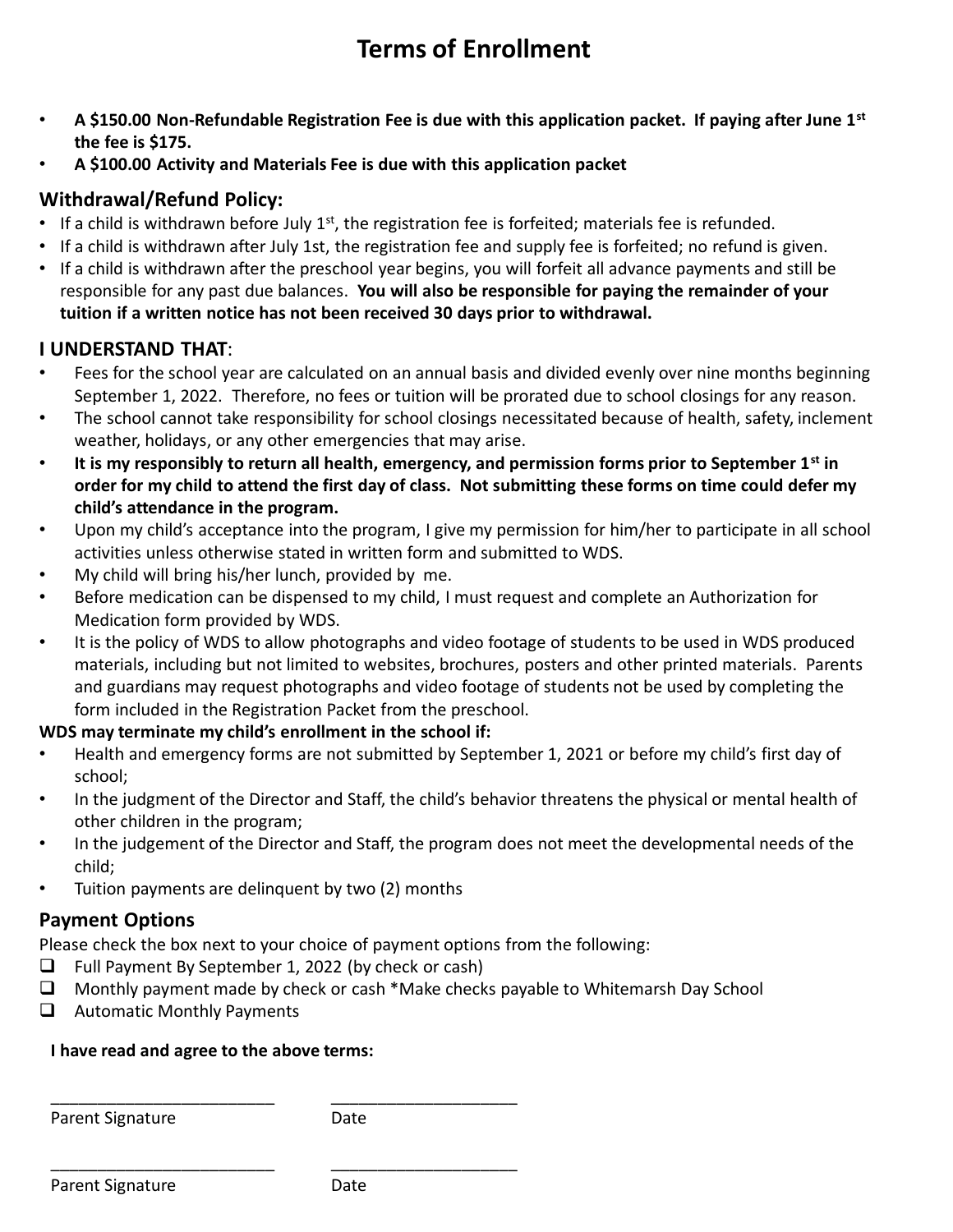#### Whitemarsh Day School 4802 Kim Street Savannah, GA 31410 (912) 659-8185

# Emergency Medical Consent Form

|                                              | Whitemarsh Day School has my permission to obtain emergency medical treatment for my child, |  |
|----------------------------------------------|---------------------------------------------------------------------------------------------|--|
|                                              | when I cannot be reached or if a delay in reaching my child would be                        |  |
| dangerous for him/her.                       |                                                                                             |  |
|                                              |                                                                                             |  |
|                                              | Home Phone___________________________Cell Phone_________________________________            |  |
|                                              |                                                                                             |  |
|                                              |                                                                                             |  |
|                                              | Home Phone____________________________Cell Phone________________________________            |  |
|                                              |                                                                                             |  |
|                                              |                                                                                             |  |
|                                              |                                                                                             |  |
|                                              |                                                                                             |  |
| My child is taking the following medications |                                                                                             |  |
| My child has the following allergies         |                                                                                             |  |

I understand that I assume all financial responsibility for any treatment or injuries sustained by my child while he/she is at Whitemarsh Day School,

\_\_\_\_\_\_\_\_\_\_\_\_\_\_\_\_\_\_\_\_\_\_\_\_\_\_\_\_\_\_\_\_\_\_\_\_\_\_\_\_\_\_\_\_\_\_\_ \_\_\_\_\_\_\_\_\_\_\_\_\_\_\_\_\_\_\_\_\_\_\_\_\_\_\_

Parent Signature Date Date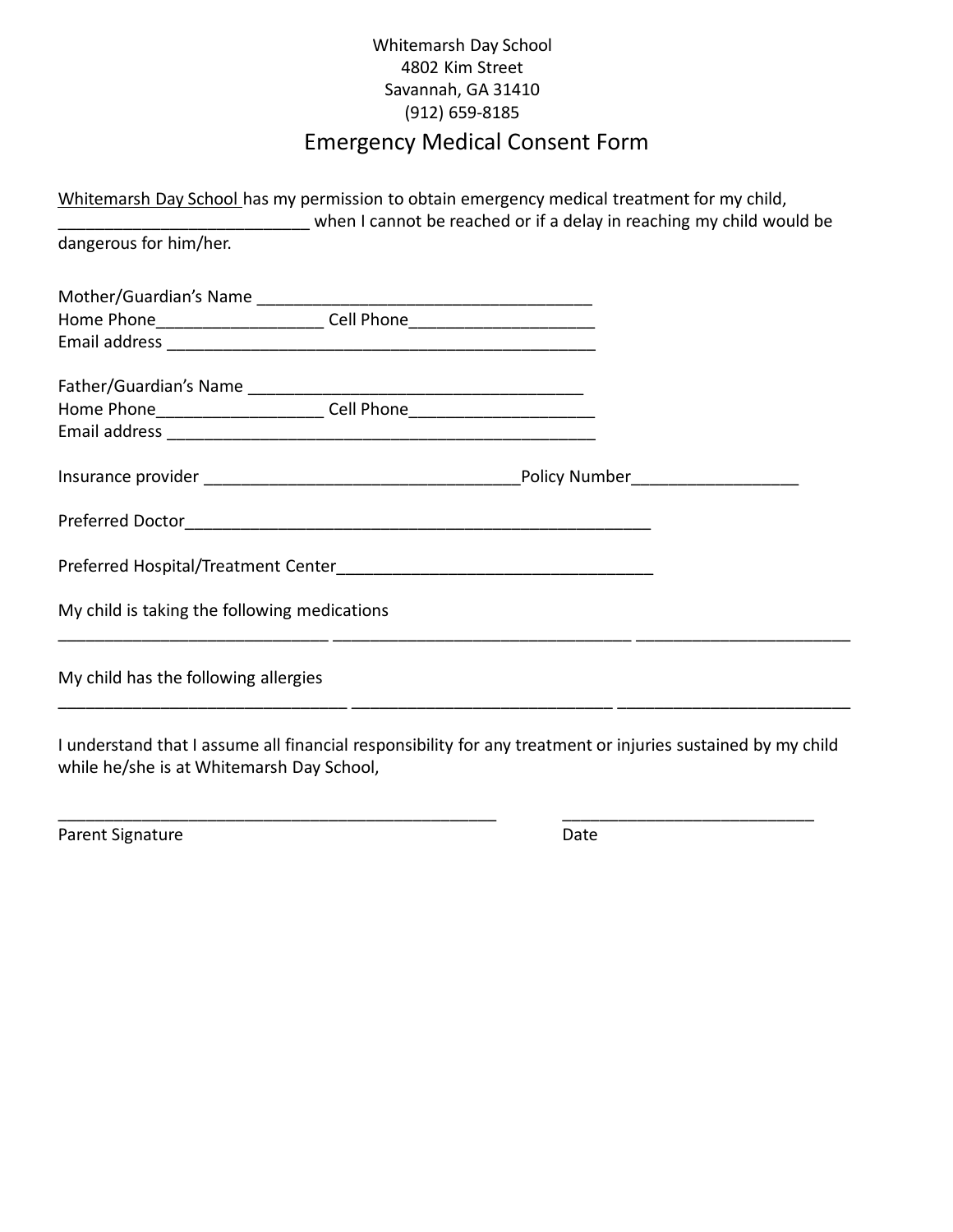#### Whitemarsh Day School 4802 Kim Street Savannah, GA 31410 (912) 659-8185

#### Parent Release Form for Media Recording

I, the undersigned, hereby grant permission to Whitemarsh Day School (WDS) to use the image of my child, \_\_\_\_\_\_\_\_\_\_\_\_\_\_\_\_\_\_\_\_\_\_\_\_\_\_\_\_\_\_\_\_\_\_\_\_\_\_\_, as marked by my selection(s) below.

Please check one choice in the blank

I DENY permission to take my child's photo for any reason.

I GRANT permission for WDS to use my child's image and voice recordings in the following manners: (Check all which you give permission. )

- ❑ **Limited usage within Whitemarsh Day School:** WDS may use images, videos, and recordings of my child **within the school** only, not in the larger community. For example, posting your child's image on bulletin boards within the building or on our school app, Bloomz and in our annual yearbook.
- ❑ **Unrestricted usage**: I give WDS unrestricted permission for images, videos, and recordings of my child to be used in print, video, digital and internet media. I agree that these images and/or voice recordings may be used for a variety of purposes and that these images may be used without further notifying me. I understand that my child's name will not be used in conjunction with any video or digital images.

| Name (print) : |  |
|----------------|--|
|                |  |

Signature: The contract of the contract of the contract of the contract of the contract of the contract of the contract of the contract of the contract of the contract of the contract of the contract of the contract of the

Please make a copy of this form for your own records and return the original to:

Whitemarsh Day School 4802 Kim Street Savannah, GA 31410 If you have questions, contact Miranda Maher at (912) 659-8185